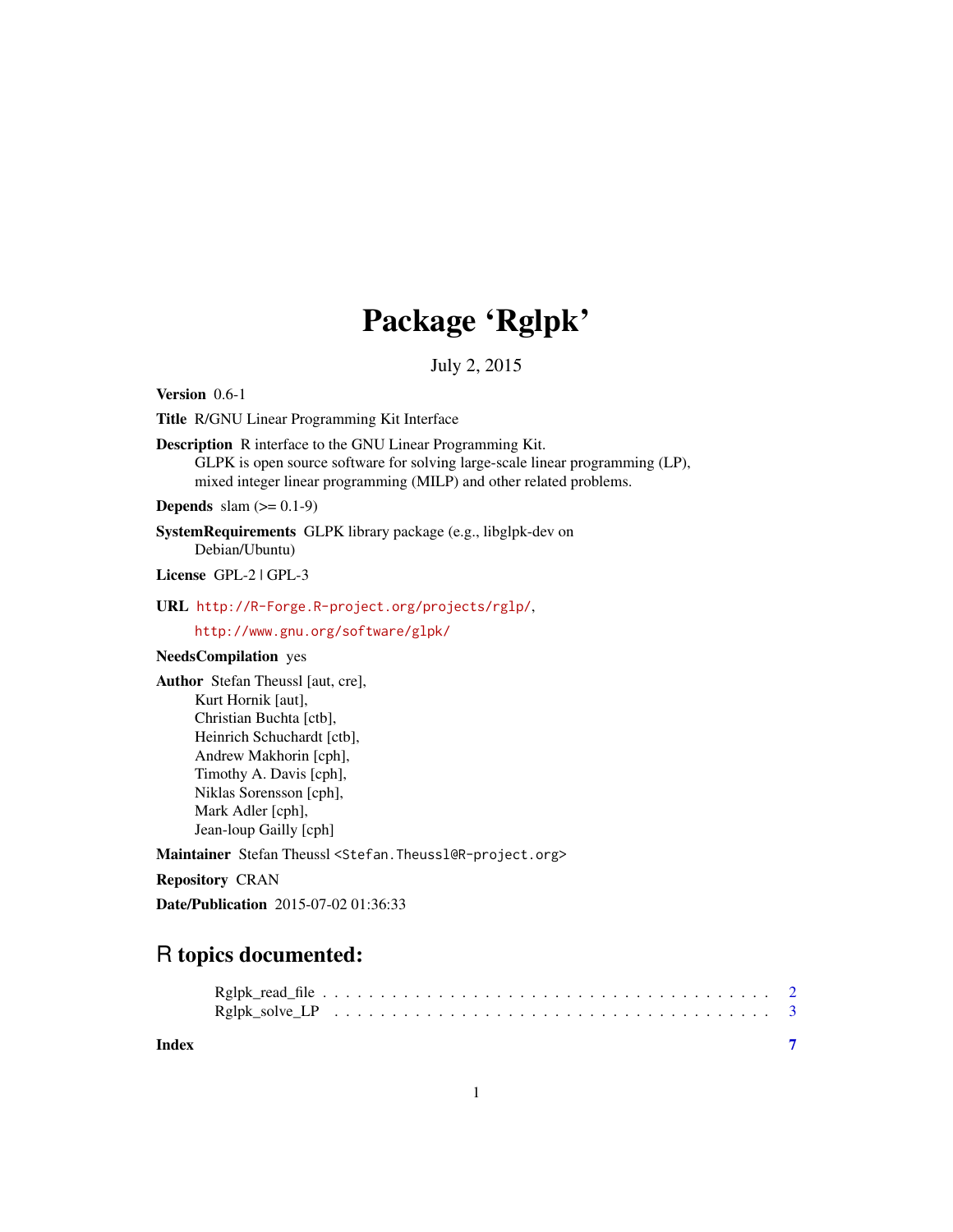<span id="page-1-0"></span>Rglpk\_read\_file *Interface to GLPK's file reader*

#### Description

High level R interface to the CPLEX\\_LP, MATHPROG and MPS reader of the GNU Linear Programming Kit (GLPK). Example data from the GLPK release is included in the './examples/' sub-directory.

#### Usage

```
## File reader for various formats
Rglpk_read_file(file, type = c("MPS_fixed", "MPS_free", "CPLEX_LP", "MathProg"),
ignore_first_row = FALSE, verbose = FALSE)
```
## print method ## S3 method for class 'MP\_data\_from\_file'  $print(x, \ldots)$ 

#### **Arguments**

| file             | a character string specifying the relative or absolute path to the model file.                                                |
|------------------|-------------------------------------------------------------------------------------------------------------------------------|
| type             | a character string specifying the file format. This can be either "MPS_fixed",<br>"MPS_free", "CPLEX_LP", and GNU "MathProg". |
| ignore_first_row |                                                                                                                               |
|                  | a logical indicating whether the first row of the model file should be ignored or<br>not. Default: FALSE.                     |
| verbose          | a logical for turning on/off additional solver output. Default: FALSE.                                                        |
| X                | an object of class "MP_data_from_file".                                                                                       |
| $\ddots$ .       | further arguments passed on to the print method.                                                                              |
|                  |                                                                                                                               |

#### **Details**

Rglpk\_read\_file() takes the path to a file as an argument and calls GLPK's file reader. The description of the linear or mixed integer linear program is returned as an object of class "MP\_data\_from\_file".

#### Value

Rglpk\_read\_file() returns the specification of a (mixed integer) linear program defined in file as an object of class "MP\_data\_from\_file". The returned object is a list containing the following components.

objective a ["simple\\_triplet\\_matrix"](#page-0-0) representing the coefficients to  $x$  in the objective function.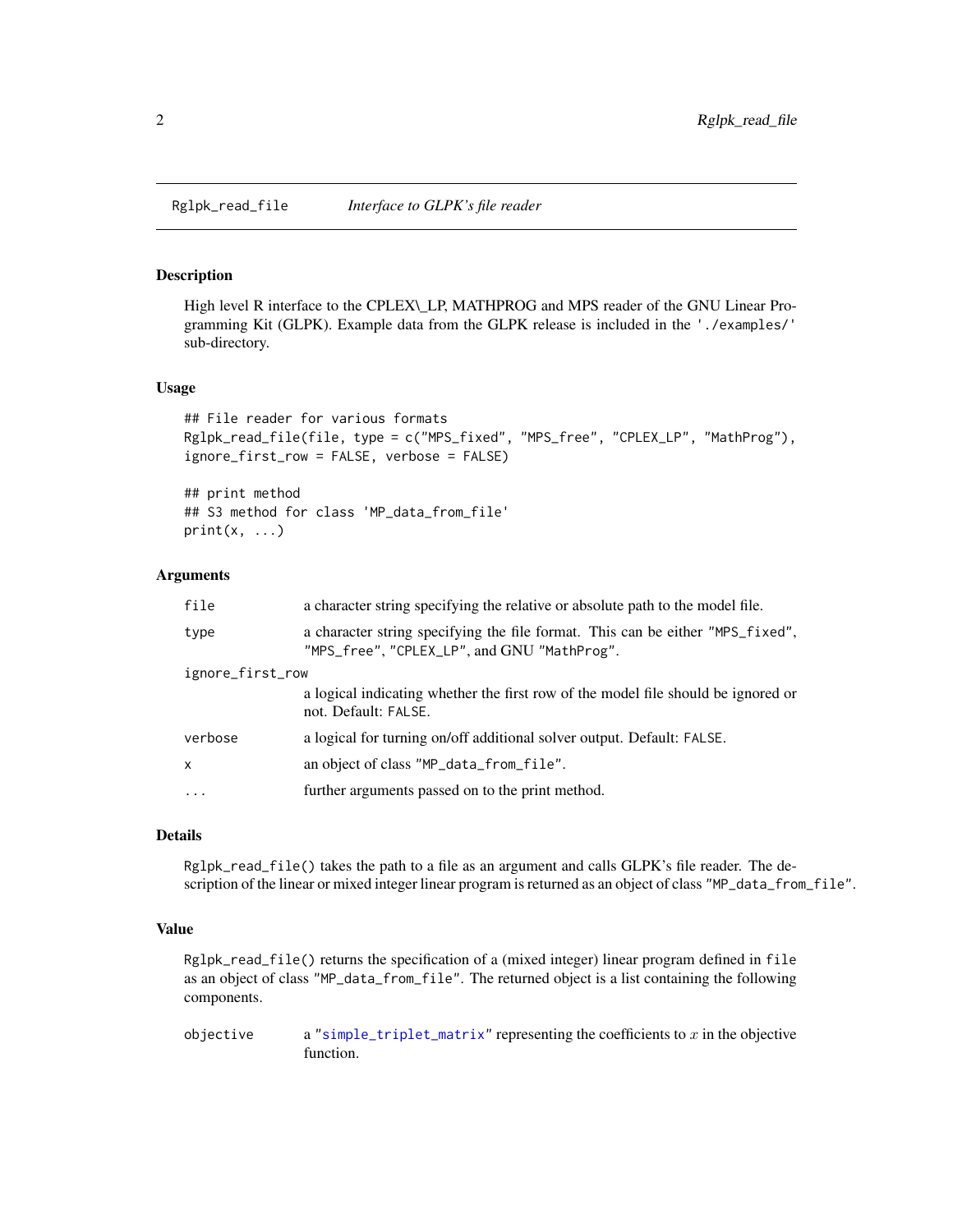<span id="page-2-0"></span>

| constraints | a list with three elements: a "simple_triplet_matrix" of coefficients, a char-<br>acter vector of constraint directions, and a numeric vector representing the right<br>hand side. |
|-------------|------------------------------------------------------------------------------------------------------------------------------------------------------------------------------------|
| bounds      | a list containing two elements: lower and upper. Each of which contain a list<br>specifying indices (ind) and corresponding bounds (val).                                          |
| types       | a character vector specifying whether the corresponding objective variable is of<br>type binary ( $"B"$ ), continuous ( $"C"$ ), or integer ( $"I"$ ).                             |
| maximum     | a logical indicating whether a minimum or a maximum is sought.                                                                                                                     |

Further meta data is provided as attributes to the object.

#### Author(s)

Stefan Theussl

#### Examples

```
## read a CPLEX LP file
x <- Rglpk_read_file( system.file(file.path("examples", "plan.lp"), package
= "Rglpk"), type = "CPLEX_LP")
x
## optimal solution: 296.2166
Rglpk_solve_LP(x$objective, x$constraints[[1]], x$constraints[[2]],
                x$constraints[[3]], x$bounds, x$types, x$maximum)
## read a MATHPROG file
x <- Rglpk_read_file( system.file(file.path("examples", "assign.mod"), package
= "Rglpk"), type = "MathProg")
x
## optimal solution: 76
Rglpk_solve_LP(x$objective, x$constraints[[1]], x$constraints[[2]],
                x$constraints[[3]], x$bounds, x$types, x$maximum)
## read a MATHPROG file
x <- Rglpk_read_file( system.file(file.path("examples", "plan.mps"), package
= "Rglpk"), type = "MPS_fixed")
x
## optimal solution: 296.2166
Rglpk_solve_LP(x$objective, x$constraints[[1]], x$constraints[[2]],
                x$constraints[[3]], x$bounds, x$types, x$maximum)
```
Rglpk\_solve\_LP *Linear and Mixed Integer Programming Solver Using GLPK*

#### **Description**

High level R interface to the GNU Linear Programming Kit (GLPK) for solving linear as well as mixed integer linear programming (MILP) problems.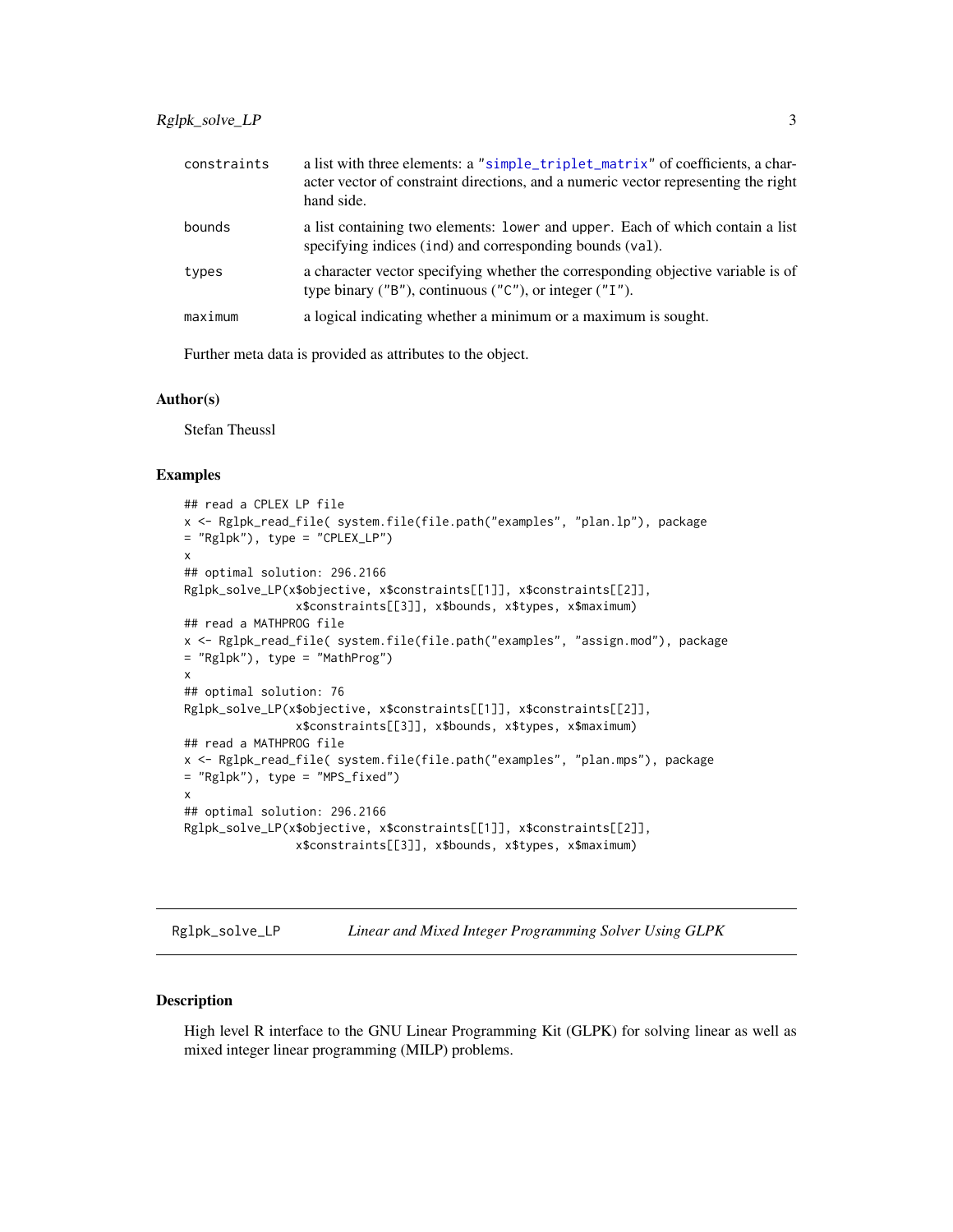#### Usage

Rglpk\_solve\_LP(obj, mat, dir, rhs, bounds = NULL, types = NULL, max = FALSE,  $control = list(), ...)$ 

#### Arguments

| obj      | a numeric vector representing the objective coefficients.                                                                                                                                                                                                       |
|----------|-----------------------------------------------------------------------------------------------------------------------------------------------------------------------------------------------------------------------------------------------------------------|
| mat      | a numeric vector or a matrix of constraint coefficients.                                                                                                                                                                                                        |
| dir      | a character vector with the directions of the constraints. Each element must be<br>one of "<", "<=", ">", ">=", or "==".                                                                                                                                        |
| rhs      | the right hand side of the constraints.                                                                                                                                                                                                                         |
| bounds   | NULL (default) or a list with elements upper and lower containing the indices<br>and corresponding bounds of the objective variables. The default for each vari-<br>able is a bound between 0 and Inf.                                                          |
| types    | a character vector indicating the types of the objective variables. types can be<br>either "B" for binary, "C" for continuous or "I" for integer. By default NULL,<br>taken as all-continuous. Recycled as needed.                                              |
| max      | a logical giving the direction of the optimization. TRUE means that the objective<br>is to maximize the objective function, FALSE (default) means to minimize it.                                                                                               |
| control  | a list of parameters to the solver. Currently the only options are: verbose, a<br>logical for turning on/off additional solver output; canonicalize_status, a<br>logical indicating whether to canonicalize GLPK status codes or not. Defaults:<br>FALSE; TRUE. |
| $\cdots$ | a list of control parameters (overruling those specified in control).                                                                                                                                                                                           |

#### Details

GLPK is open source. The current version can be found at [http://www.gnu.org/software/glpk/](http://www.gnu.org/software/glpk/glpk.html) [glpk.html](http://www.gnu.org/software/glpk/glpk.html). Package Rglpk provides a high level solver function using the low level C interface of the GLPK solver. R interface packages which port all low level C routines of the GLPK API to R are also available. Consult the 'See Also' Section for references.

#### Value

A list containing the optimal solution, with the following components.

| solution | the vector of optimal coefficients                                                                                                                                                                                                                                                                            |
|----------|---------------------------------------------------------------------------------------------------------------------------------------------------------------------------------------------------------------------------------------------------------------------------------------------------------------|
| obival   | the value of the objective function at the optimum                                                                                                                                                                                                                                                            |
| status   | an integer with status information about the solution returned. If the control<br>parameter canonicalize_status is set (the default) then it will return 0 for the<br>optimal solution being found, and non-zero otherwise. If the control parameter<br>is set to FALSE it will return the GLPK status codes. |

#### Author(s)

Stefan Theussl and Kurt Hornik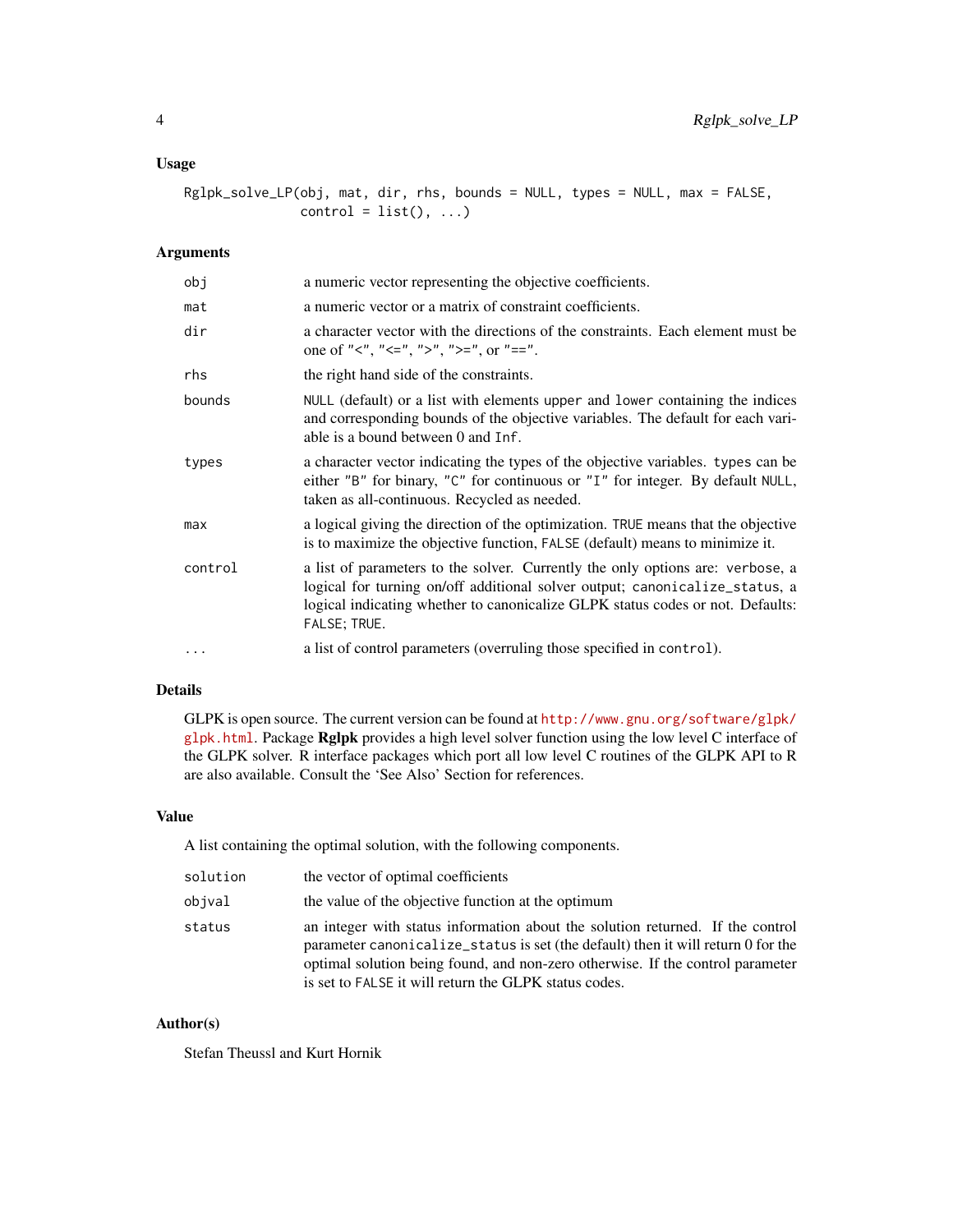#### <span id="page-4-0"></span>References

GNU Linear Programming Kit (<http://www.gnu.org/software/glpk/glpk.html>). GLPK Interface to R (<http://cran.R-project.org/package=Rglpk>).

#### See Also

glpk and glpkAPI for C API bindings; [lp](#page-0-0) in package lpSolve; [ROI\\_solve](#page-0-0) in package ROI; [Rsymphony\\_solve\\_LP](#page-0-0) in package Rsymphony.

#### Examples

```
## Simple linear program.
## maximize: 2 x_1 + 4 x_2 + 3 x_3
## subject to: 3x_{1} + 4x_{2} + 2x_{3} < = 60## 2 x_1 + x_2 + 2 x_3 \le 40## x_1 + 3 x_2 + 2 x_3 \le 80## x_1, x_2, x_3 are non-negative real numbers
obj <- c(2, 4, 3)
mat \le matrix(c(3, 2, 1, 4, 1, 3, 2, 2, 2), nrow = 3)
dir <- c("<=", "<=", "<=")
rhs <- c(60, 40, 80)
max < - TRUE
Rglpk_solve_LP(obj, mat, dir, rhs, max = max)
## Simple mixed integer linear program.
## maximize: 3 x_1 + 1 x_2 + 3 x_3
## subject to: -1 x_1 + 2 x_2 + x_3 \le 4## 4 x_2 - 3 x_3 <= 2
# x_1 - 3x_2 + 2x_3 \leq 3## x_1, x_3 are non-negative integers
## x_2 is a non-negative real number
obj <- c(3, 1, 3)
mat \le matrix(c(-1, 0, 1, 2, 4, -3, 1, -3, 2), nrow = 3)
dir <- c("<=", "<=", "<=")
rhs <- c(4, 2, 3)
types \leq \subset \subset \langle \langle \langle \langle \rangle \langle \langle \langle \rangle \langle \langle \langle \rangle \langle \langle \rangle \langle \langle \rangle \langle \langle \rangle \langle \rangle \langle \langle \rangle \langle \rangle \langle \rangle \langle \rangle \langle \rangle \langle \rangle \langle \rangle \langlemax <- TRUE
Rglpk_solve_LP(obj, mat, dir, rhs, types = types, max = max)
## Same as before but with bounds replaced by
## -Inf < x_1 <= 4
## 0 \le x_2 \le 100## 2 \le x_3 < \text{Inf}bounds \le list(lower = list(ind = c(1L, 3L), val = c(-Inf, 2)),
                 upper = list(ind = c(1L, 2L), val = c(4, 100))Rglpk_solve_LP(obj, mat, dir, rhs, bounds, types, max)
```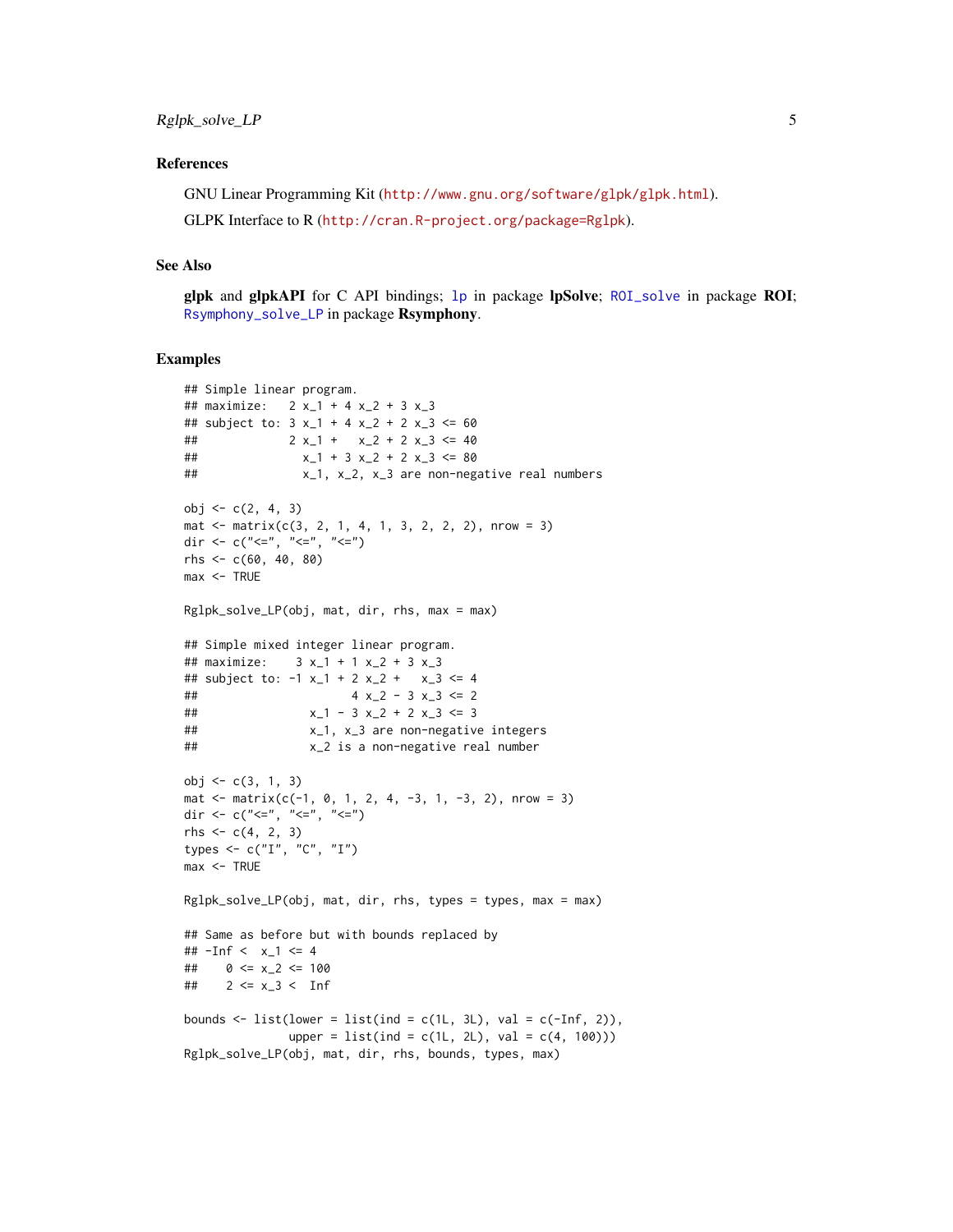```
## Examples from the GLPK manual
## Solver output enabled
## 1.3.1
## maximize: 10 x_1 + 6 x_2 + 4 x_3
## subject to: x_1 + x_2 + x_3 <= 100
## 10 x_1 + 4 x_2 + 5 x_3 \le 600## 2 x_1 + 2 x_2 + 6 x_3 \le 300## x_1, x_2, x_3 are non-negative real numbers
obj <- c(10, 6, 4)
mat <- matrix(c(1, 10, 2, 1, 4, 2, 1, 5, 6), nrow = 3)
dir <- c("<=", "<=", "<=")
rhs <- c(100, 600, 300)
max <- TRUE
Rglpk_solve_LP(obj, mat, dir, rhs, max = max, control = list("verbose" =
TRUE, "canonicalize_status" = FALSE))
```